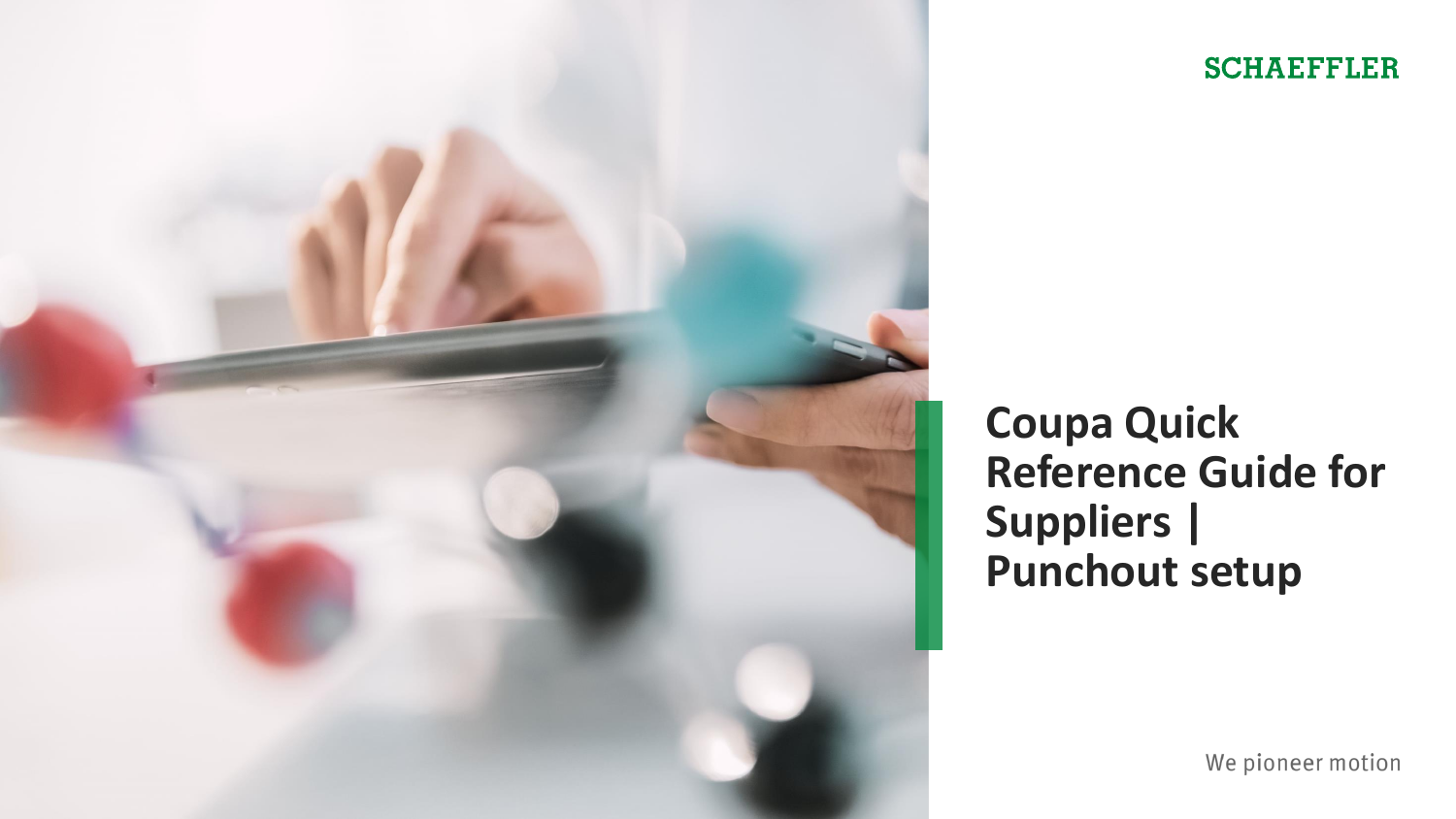#### **SCHAEFFLER**

# **Punchout setup**



Please reach out to your contact at Schaeffler Purchasing if you have any questions on the Punchout setup process.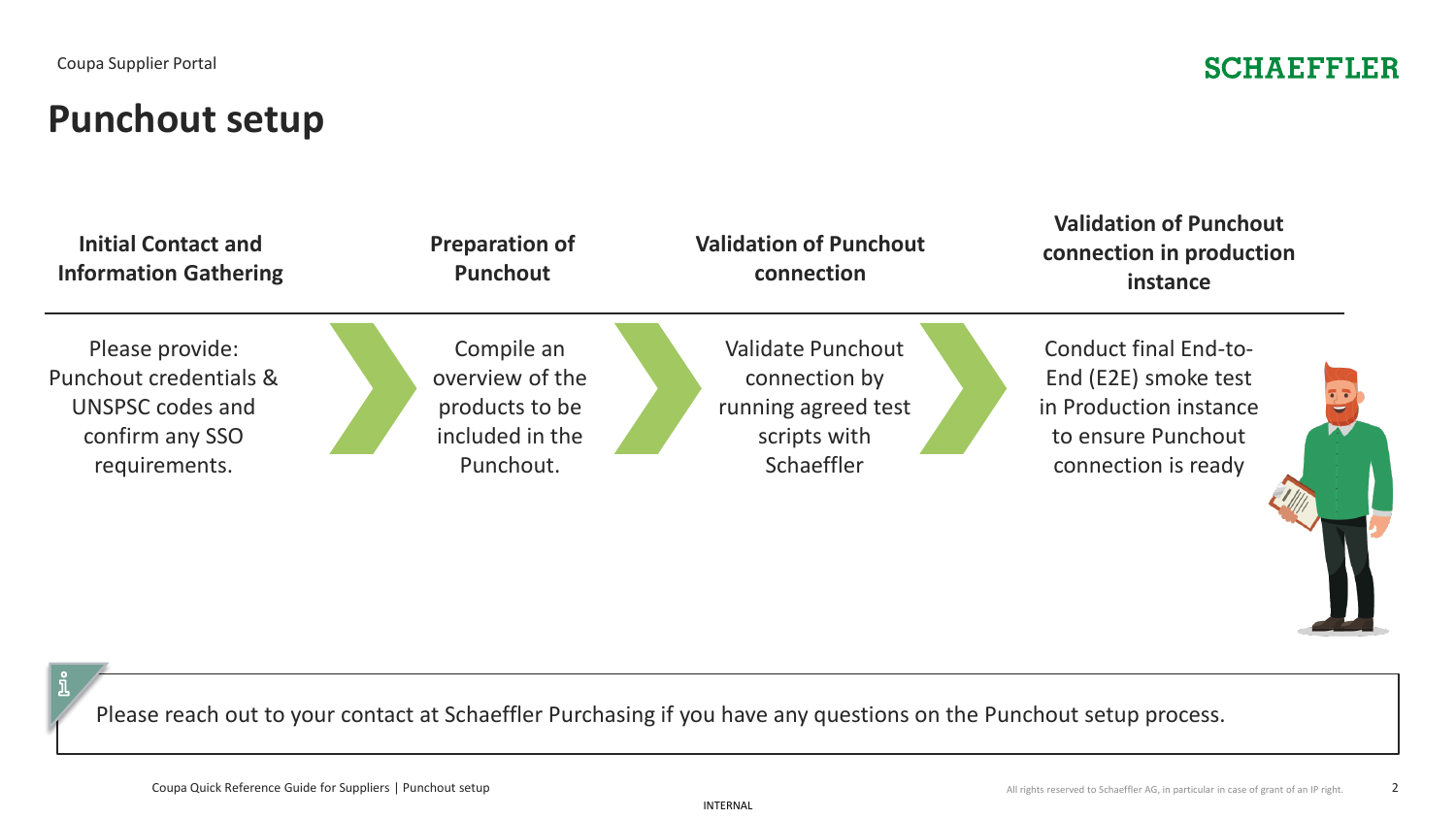#### Coupa Supplier Portal **Punchout setup | details (1/2)**

### **SCHAEFFLER**

| <b>Initial Contact and Information Gathering</b> |                                                                                                                                                                                                                                        |  | <b>Preparation of</b><br><b>Punchout</b>                                            |  | <b>Test Punchout</b><br>connection |  | <b>Test Punchout</b><br>production instance                                                               |  |  |
|--------------------------------------------------|----------------------------------------------------------------------------------------------------------------------------------------------------------------------------------------------------------------------------------------|--|-------------------------------------------------------------------------------------|--|------------------------------------|--|-----------------------------------------------------------------------------------------------------------|--|--|
| <b>Topic</b>                                     | <b>Activities</b>                                                                                                                                                                                                                      |  |                                                                                     |  |                                    |  |                                                                                                           |  |  |
| <b>Test Credentials</b>                          | for Punchout.                                                                                                                                                                                                                          |  | <b>Elick</b>                                                                        |  |                                    |  | Use the Supplier questionnaire here to provide general contact information as well as provide credentials |  |  |
| <b>UNSPSC Codes/Units</b><br>of Measure          | • Please provide all UNSPSC codes for items on the Punchout. These codes will be necessary for mapping<br>items to Schaeffler Commodities in Coupa.<br>Please provide all Units of Measure for all items in the Punchout.<br>$\bullet$ |  |                                                                                     |  |                                    |  |                                                                                                           |  |  |
| Logo/Image                                       |                                                                                                                                                                                                                                        |  | Please provide your company logo/image to be displayed on the Coupa user interface. |  |                                    |  |                                                                                                           |  |  |